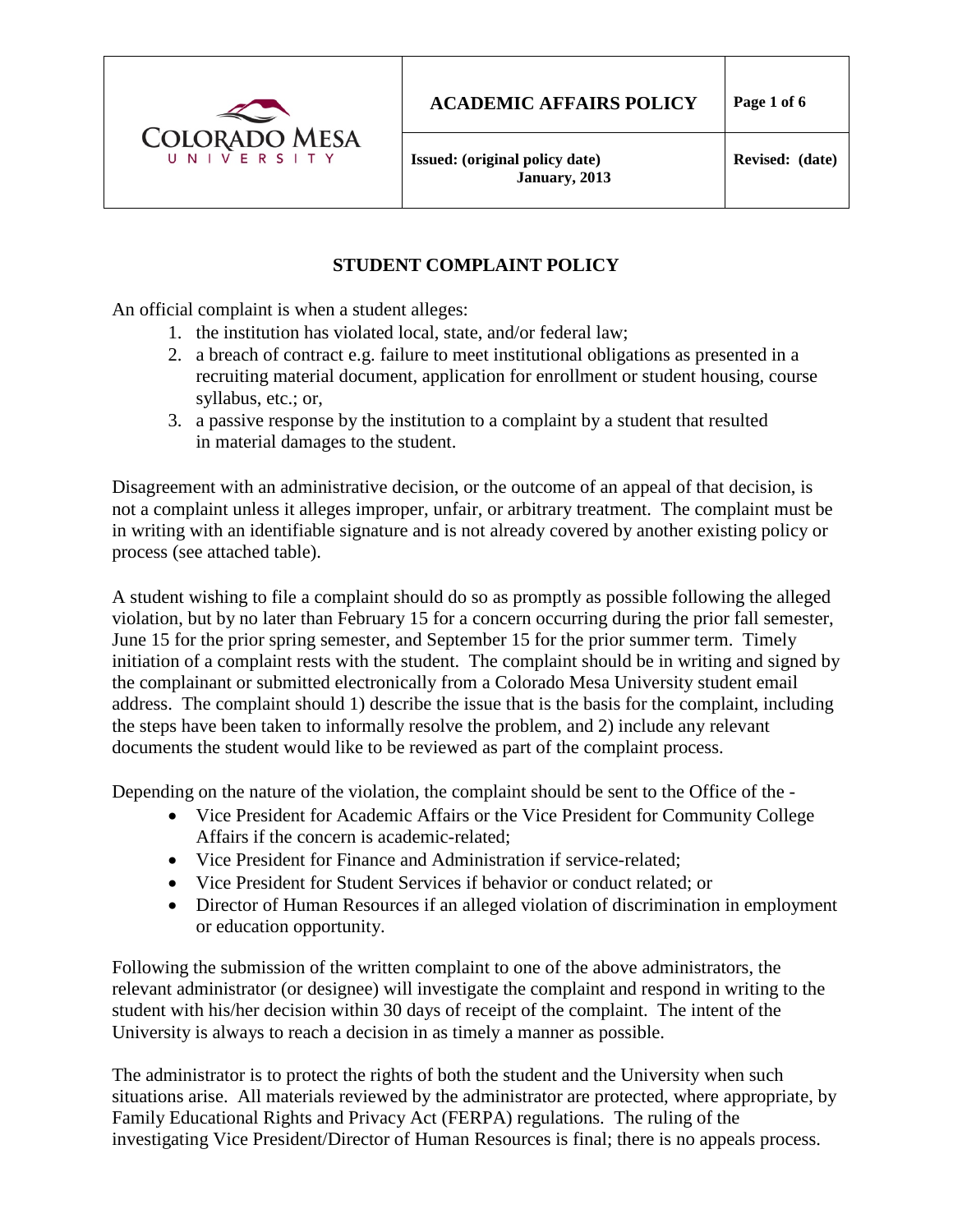

#### **ACADEMIC AFFAIRS POLICY Page 2 of 6**

#### **ATTACHMENT**

|                             | <b>Policy or Procedure</b>    |                                                    |
|-----------------------------|-------------------------------|----------------------------------------------------|
| <b>Type of Complaint</b>    | <b>Addressing Complaint</b>   | Where found/posted (e.g., URL or catalog page)     |
| <b>ACADEMIC AND</b>         |                               |                                                    |
| <b>GRADES:</b>              |                               |                                                    |
| Grade Appeal in an          | <b>Grade Appeal Process</b>   | The Maverick Guide:                                |
| undergraduate course        |                               | http://www.coloradomesa.edu/studentservices/docum  |
|                             |                               | ents/MaverickGuide.pdf (p.26)                      |
|                             |                               | and                                                |
|                             |                               | http://www.coloradomesa.edu/catalog                |
|                             |                               | (p. 46)                                            |
| <b>Termination Appeal -</b> | Termination Appeal -          | http://www.coloradomesa.edu/catalog                |
| <b>Graduate Program</b>     | Graduate Program              | (p. 111)                                           |
| General Academic            | <b>CCHE Complaint Policy</b>  | http://highered.colorado.gov/Academics/Complaints/ |
|                             |                               | default.html                                       |
|                             |                               |                                                    |
| Grievance and Appeals       | AAS in Nursing Student        | http://www.coloradomesa.edu/healthsciences/docum   |
|                             | Handbook                      | ents/LPN-AAS_Student_Handbook.pdf                  |
| Grievance and Appeals       | <b>BSN</b> in Nursing Student | http://www.coloradomesa.edu/healthsciences/docum   |
|                             | Handbook                      | ents/BSNStudentHandbook.pdf                        |
| Grievance and Appeals -     | <b>Educational Access</b>     | http://www.coloradomesa.edu/eas/grievance.html     |
| <b>Educational Access</b>   | <b>Services Grievance</b>     |                                                    |
| Services                    | Procedure                     |                                                    |
| Admission Appeals -         | Admission Appeals -           | http://www.coloradomesa.edu/catalog (p.109)        |
| Graduate                    | Graduate                      |                                                    |
| Graduate Appeals -          | Graduate Appeals -            | http://www.coloradomesa.edu/graduate/documents/G   |
| policies, course grades,    | policies, course grades,      | raduatePoliciesProcedures.pdf                      |
| thesis or supervisory       | thesis or supervisory         |                                                    |
| committees                  | committees                    |                                                    |
| Grade Appeal in a           | Grade Appeal in a graduate    | http://www.coloradomesa.edu/teachered/documents/   |
| graduate teacher education  | teacher education course      | <b>CMU_CTE_Graduate_Degree_Handbook.pdf</b>        |
| course                      |                               |                                                    |
| Grade Appeal                | <b>Grade Appeal Process</b>   | The Maverick Guide:                                |
|                             |                               | http://www.coloradomesa.edu/studentservices/docum  |
|                             |                               | ents/MaverickGuide.pdf (p.19)                      |
|                             |                               |                                                    |
|                             |                               | CMU Catalog, p. 46                                 |
| Academic Dishonesty/        | Academic Dishonesty/          | http://www.coloradomesa.edu/studentservices/docum  |
| Grade Appeal                | Grade Appeal                  | ents/MaverickGuide.pdf (p.24)                      |
|                             |                               |                                                    |
|                             |                               |                                                    |
|                             |                               |                                                    |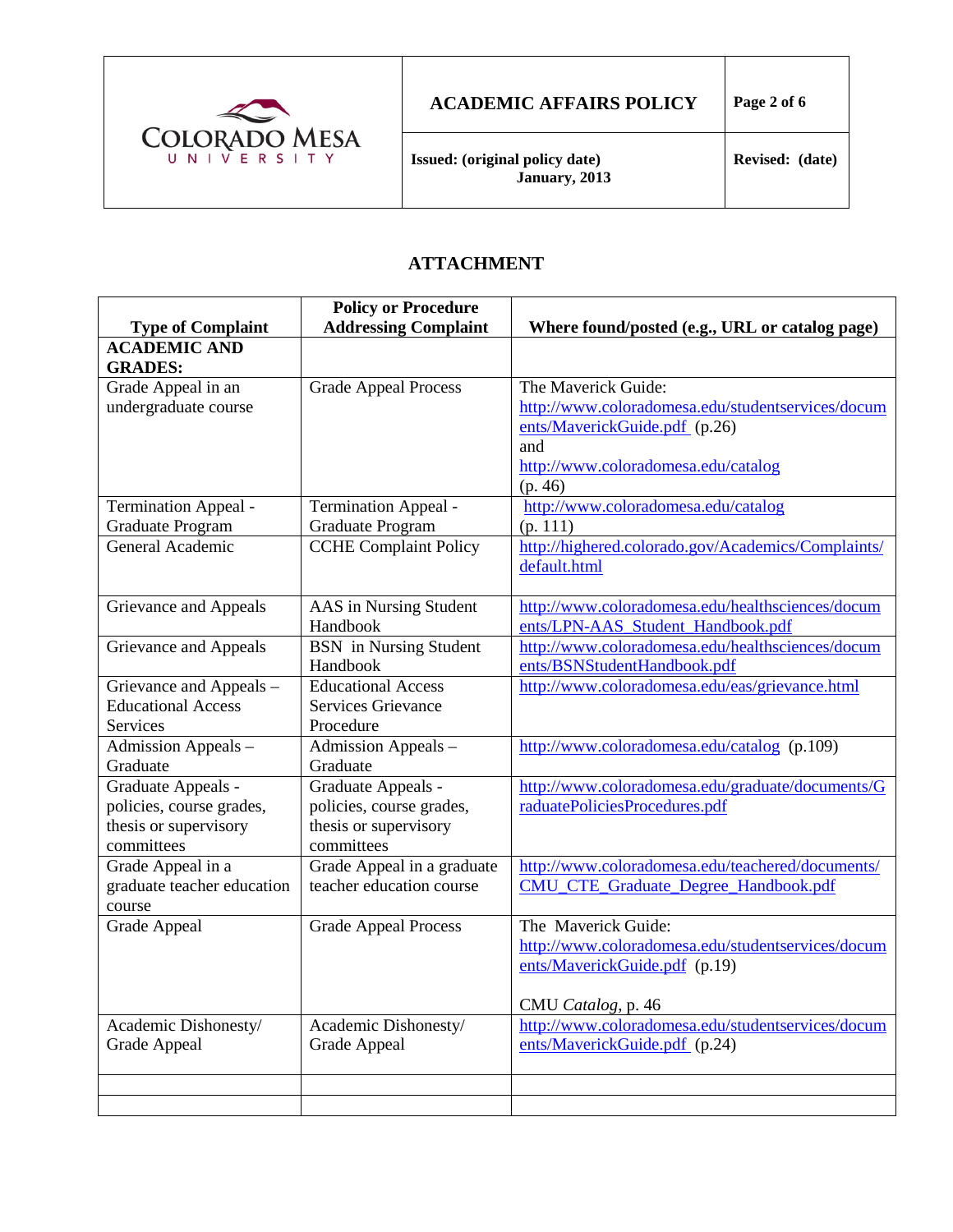

## **ACADEMIC AFFAIRS POLICY Page 3 of 6**

**Issued: (original policy date) January, 2013**

|                                | <b>Policy or Procedure</b>     |                                                                                              |
|--------------------------------|--------------------------------|----------------------------------------------------------------------------------------------|
| <b>Type of Complaint</b>       | <b>Addressing Complaint</b>    | Where found/posted (e.g., URL or catalog page)                                               |
| <b>STUDENT CONDUCT:</b>        |                                |                                                                                              |
| Charges for violating          | Written statement to           | The Maverick Guide:                                                                          |
| <b>Student Code of Conduct</b> | <b>Student Conduct Officer</b> | http://www.coloradomesa.edu/studentservices/docum                                            |
|                                |                                | ents/MaverickGuide.pdf (p. 88)                                                               |
|                                |                                | http://www.coloradomesa.edu/security/documents/Cr                                            |
|                                |                                | imeReport-MainCampus.pdf                                                                     |
| Appeals of Decision of         | Appeals of Decision of         | The Maverick Guide:                                                                          |
| <b>Student Conduct Board</b>   | <b>Student Conduct Board</b>   | http://www.coloradomesa.edu/studentservices/docum                                            |
|                                |                                | ents/MaverickGuide.pdf (p. 96)                                                               |
|                                |                                |                                                                                              |
|                                |                                | http://www.coloradomesa.edu/security/documents/Cr                                            |
|                                |                                | imeReport-MainCampus.pdf                                                                     |
| Appeal of conduct hearing      | Student may appeal the         | Process explained in Conduct Board outcome letter                                            |
| outcome                        | outcome of a Residence         | sent to the individual student                                                               |
|                                | Life Conduct Board hearing     |                                                                                              |
|                                | to the Director of Residence   |                                                                                              |
|                                | Life.                          |                                                                                              |
|                                |                                |                                                                                              |
|                                |                                |                                                                                              |
| <b>DISCRIMINATION/</b>         |                                |                                                                                              |
| <b>SEXUAL</b>                  |                                |                                                                                              |
| <b>HARRASMENT:</b>             | <b>Sexual Assault</b>          | The Maverick Guide                                                                           |
| <b>Sexual Assault</b>          |                                | http://www.coloradomesa.edu/studentservices/docum                                            |
|                                |                                | ents/MaverickGuide.pdf (p. 77)                                                               |
|                                |                                |                                                                                              |
|                                |                                | http://www.coloradomesa.edu/security/documents/Cr                                            |
|                                |                                | imeReport-MainCampus.pdf                                                                     |
| Sexual Harassment and          | Sexual Harassment; Anti-       | The Maverick Guide:                                                                          |
| other forms of                 | <b>Discrimination Policy</b>   | http://www.coloradomesa.edu/studentservices/docum                                            |
| discrimination                 |                                | ents/MaverickGuide.pdf (p. 76, p. 98)                                                        |
|                                |                                |                                                                                              |
|                                |                                | CMU Catalog, p. 9;                                                                           |
|                                |                                |                                                                                              |
|                                |                                | <b>Trustees Policy Manual:</b>                                                               |
|                                |                                | http://www.coloradomesa.edu/trustees/documents/ma                                            |
|                                |                                | $nual.pdf$ , p. 16;                                                                          |
|                                |                                |                                                                                              |
|                                |                                | Professional Personnel Employment Handbook:<br>http://www.coloradomesa.edu/hr/documents/CMU- |
|                                |                                | PPEH-AllSections.pdf, Section II                                                             |
|                                |                                |                                                                                              |
|                                |                                |                                                                                              |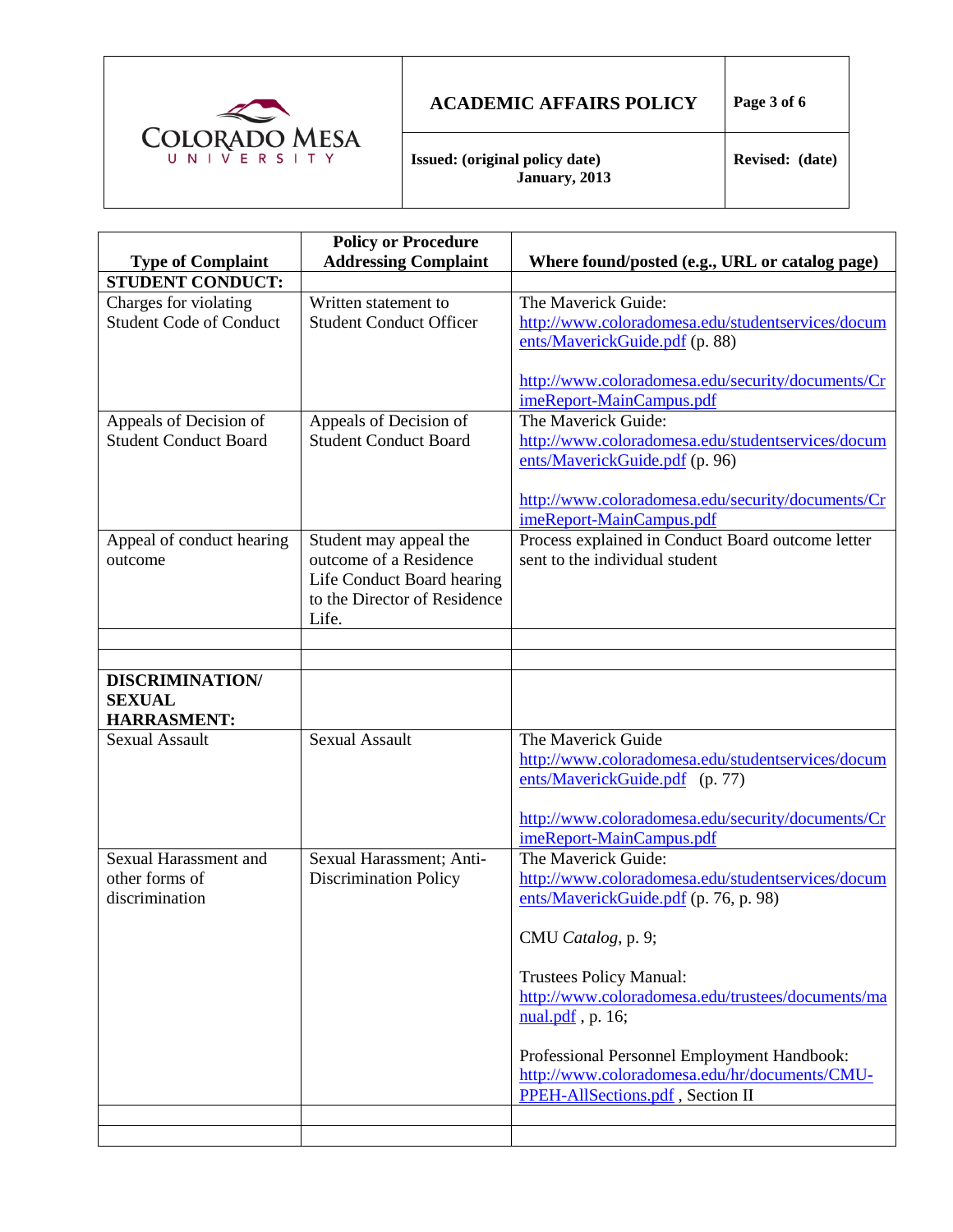

## **ACADEMIC AFFAIRS POLICY Page 4 of 6**

**Issued: (original policy date) January, 2013**

|                                 | <b>Policy or Procedure</b>       |                                                     |
|---------------------------------|----------------------------------|-----------------------------------------------------|
| <b>Type of Complaint</b>        | <b>Addressing Complaint</b>      | Where found/posted (e.g., URL or catalog page)      |
| <b>FINANCIAL:</b>               |                                  |                                                     |
| Late Fees on Tuition            | Late Fees on Tuition             | <b>Billing and Due Dates:</b>                       |
|                                 |                                  | http://www.coloradomesa.edu/studentaccounts/billin  |
|                                 |                                  | g.html                                              |
| New Fee or Fee increase         | <b>Institutional Plan for</b>    | https://www.coloradomesa.edu/studentaccounts/docu   |
| appeal/complaint                | <b>Student Fees</b>              | ments/IPLAN.pdf                                     |
| <b>Cost of Tuition</b>          | <b>Cost of Tuition</b>           | Tuition & Costs:                                    |
|                                 |                                  | http://www.coloradomesa.edu/studentaccounts/expen   |
|                                 |                                  | ses.html                                            |
| Timing of Refunds (Direct       | Timing of Refunds (Direct        | Office of Student Accounts Refunds:                 |
| Deposit vs. Paper Checks)       | Deposit vs. Paper Checks)        | http://www.coloradomesa.edu/studentaccounts/refun   |
|                                 |                                  | ds.html                                             |
| Textbook refunds                | <b>Bookstore Refund Policy</b>   | Returns/Refunds:                                    |
|                                 |                                  | http://www.coloradomesa.edu/bookstore/return.html   |
| Textbook buyback pricing        | <b>Bookstore Buyback Policy</b>  | <b>Buyback Policy:</b>                              |
|                                 |                                  | http://www.coloradomesa.edu/bookstore/buyback.ht    |
|                                 |                                  | ml                                                  |
| MavCard                         | <b>Financial/Statement Error</b> | http://www.coloradomesa.edu/mavcard/documents/U     |
|                                 |                                  | C_MAVcardDisclosureStatement_1112.pdf               |
| Timing of third-party           | Timing of third-party            | http://www.coloradomesa.edu/studentaccounts/billin  |
| payments in regards to late     | payments in regards to late      | g.html                                              |
| fees.                           | fees.                            |                                                     |
| <b>Financial Aid Suspension</b> | FA Suspension Appeal             | Terms and Conditions Signed accepted on MavZone     |
|                                 | Process                          | when accepting financial aid. Form and instructions |
|                                 |                                  | found on financial aid web page:                    |
|                                 |                                  | http://www.coloradomesa.edu/finaid/documents/Susp   |
|                                 |                                  | ensionAppeal1516.pdf                                |
| Financial Aid suspension        | Low GPA                          | Financial Terms and Conditions; appeal process      |
|                                 |                                  | posted at:                                          |
|                                 |                                  | http://www.coloradomesa.edu/finaid/documents/Susp   |
|                                 |                                  | ensionAppeal1516.pdf                                |
| Change in financial             | Use of Professional              | Form and instructions found on:                     |
| situation                       | Judgment                         | http://www.coloradomesa.edu/finaid/documents/Susp   |
|                                 |                                  | ensionAppeal1516.pdf                                |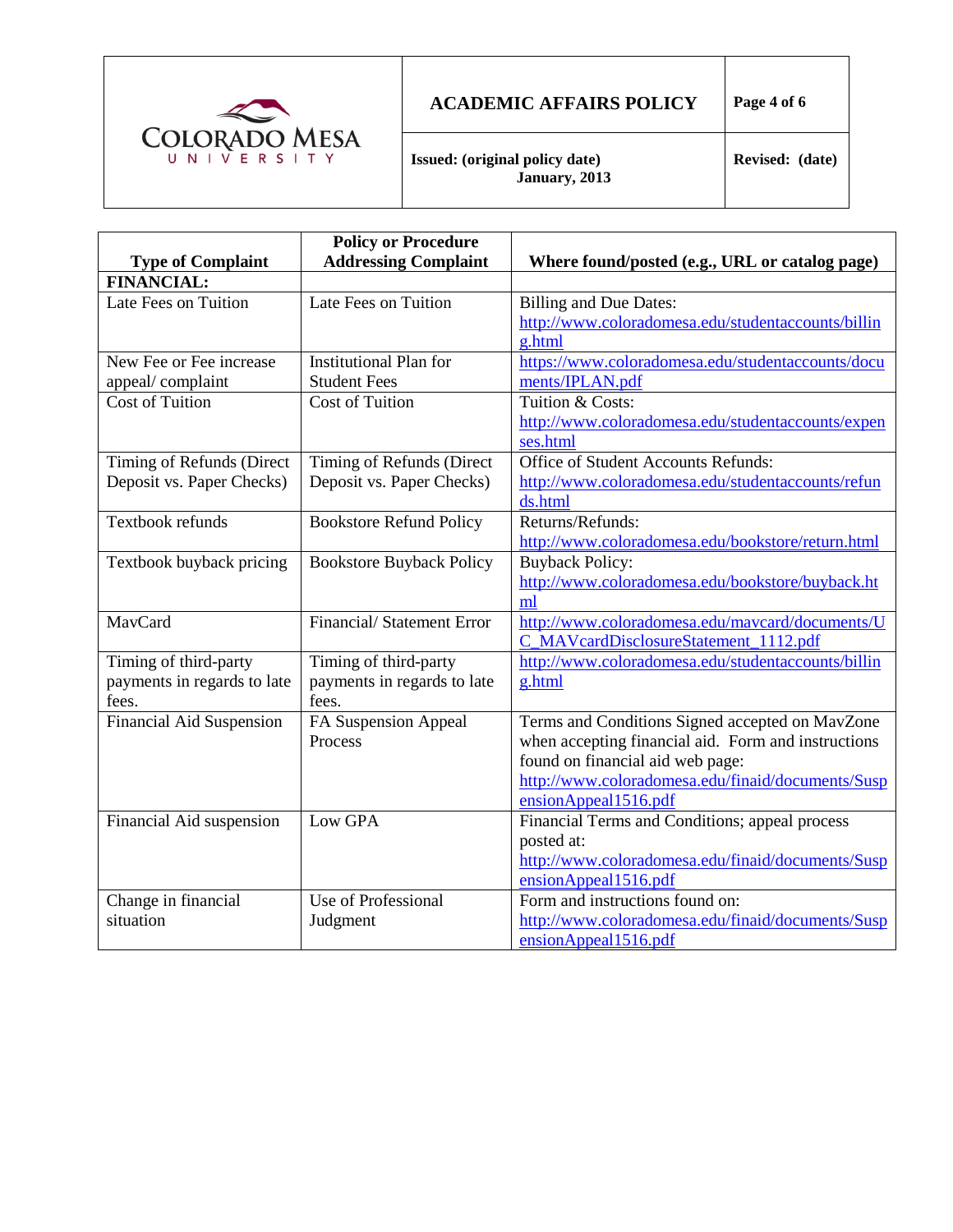

# **ACADEMIC AFFAIRS POLICY Page 5 of 6**

**Issued: (original policy date) January, 2013**

|                                                                                 | <b>Policy or Procedure</b>                                                                                                                                                                                                                               |                                                                                                                                                                                                                                                                       |
|---------------------------------------------------------------------------------|----------------------------------------------------------------------------------------------------------------------------------------------------------------------------------------------------------------------------------------------------------|-----------------------------------------------------------------------------------------------------------------------------------------------------------------------------------------------------------------------------------------------------------------------|
| <b>Type of Complaint</b>                                                        | <b>Addressing Complaint</b>                                                                                                                                                                                                                              | Where found/posted (e.g., URL or catalog page)                                                                                                                                                                                                                        |
| Registration & Billing<br>Refunds                                               | Registration & Billing<br><b>Appeals Review</b>                                                                                                                                                                                                          | Appeal Form available from Registrar's, Student<br>Accounts, and/or Financial Aid Offices for students<br>having concerns about drop/withdraw/tuition refund<br>issues.<br>CMU Catalog, p. 38 under "Total Withdraw<br>$\bullet$<br>from the College" in paragraph 2. |
| Appeal of Residence Hall<br>Damage Charge                                       | NOTE: All charges for<br>damage are reviewed by<br>both the live-in Coordinator<br>(professional staff person)<br>and the Assistant Director -<br>Operations;<br>Student may appeal charges<br>by submitting letter to the<br>Director of Residence Life | Process explained in letter sent to individual student                                                                                                                                                                                                                |
| <b>Maximum COF Hours</b>                                                        | Appeal of Maximum COF                                                                                                                                                                                                                                    | CMU Website - http://www.coloradomesa.edu/cof/                                                                                                                                                                                                                        |
| Exceeded                                                                        | <b>Hours Exceeded</b>                                                                                                                                                                                                                                    |                                                                                                                                                                                                                                                                       |
|                                                                                 |                                                                                                                                                                                                                                                          |                                                                                                                                                                                                                                                                       |
|                                                                                 |                                                                                                                                                                                                                                                          |                                                                                                                                                                                                                                                                       |
| <b>INFORMATION</b><br><b>TECHNOLOGY:</b>                                        |                                                                                                                                                                                                                                                          |                                                                                                                                                                                                                                                                       |
| Parent Access to Student<br><b>Accounts</b>                                     | Parent Access to Student<br>Accounts                                                                                                                                                                                                                     | <b>CMU FERPA Policy:</b><br>http://www.coloradomesa.edu/registrar/ferpa.html<br>Release of Information Form:<br>http://www.coloradomesa.edu/registrar/documents/R<br>eleaseInformation.pdf                                                                            |
| Digital Millennium<br>Copyright Act (DMCA)<br>Notice of Claimed<br>Infringement | Policy/Plan to Combat<br><b>Unauthorized Distribution</b><br>of Copyrighted Material<br>and Peer-to-Peer File<br>Sharing                                                                                                                                 | Peer-to-Peer File Sharing:<br>http://www.coloradomesa.edu/copyrightinfo/docume<br>nts/p2ppolicy.pdf                                                                                                                                                                   |
| <b>Inappropriate Network</b><br>Use                                             | Network Use Agreement                                                                                                                                                                                                                                    | Network Use Agreement:<br>https://www.coloradomesa.edu/it/documents/Networ<br>k Use Agreement.pdf                                                                                                                                                                     |
| <b>Information Technology</b><br><b>Issues</b>                                  | Web Help Desk                                                                                                                                                                                                                                            | IT Help Desk/Service Requests: Telephone: 970-<br>248-2111;<br>Online: MAVzone, Help Desk icon in the upper right<br>corner or http://whd.coloradomesa.edu                                                                                                            |
| <b>Computer Labs General</b>                                                    | <b>CMU</b> Website                                                                                                                                                                                                                                       | http://www.coloradomesa.edu/it/labs.html                                                                                                                                                                                                                              |
|                                                                                 |                                                                                                                                                                                                                                                          |                                                                                                                                                                                                                                                                       |